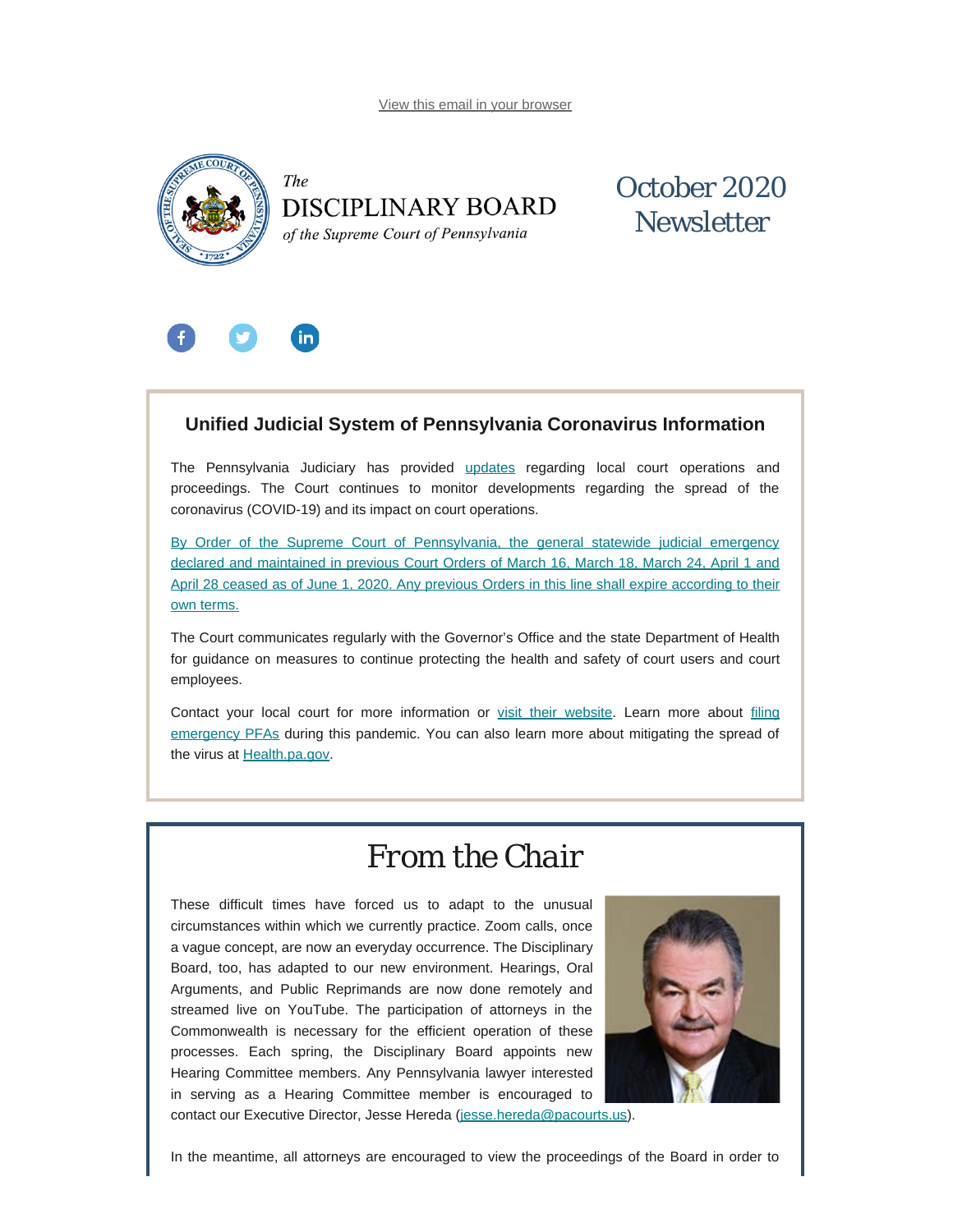witness the remarkable volunteer efforts of our attorneys in the everyday workings of our process of self-regulation. It will make you proud to be a lawyer. And it might even be more entertaining than a cat on a Roomba!

James C. Haggerty Board Chair



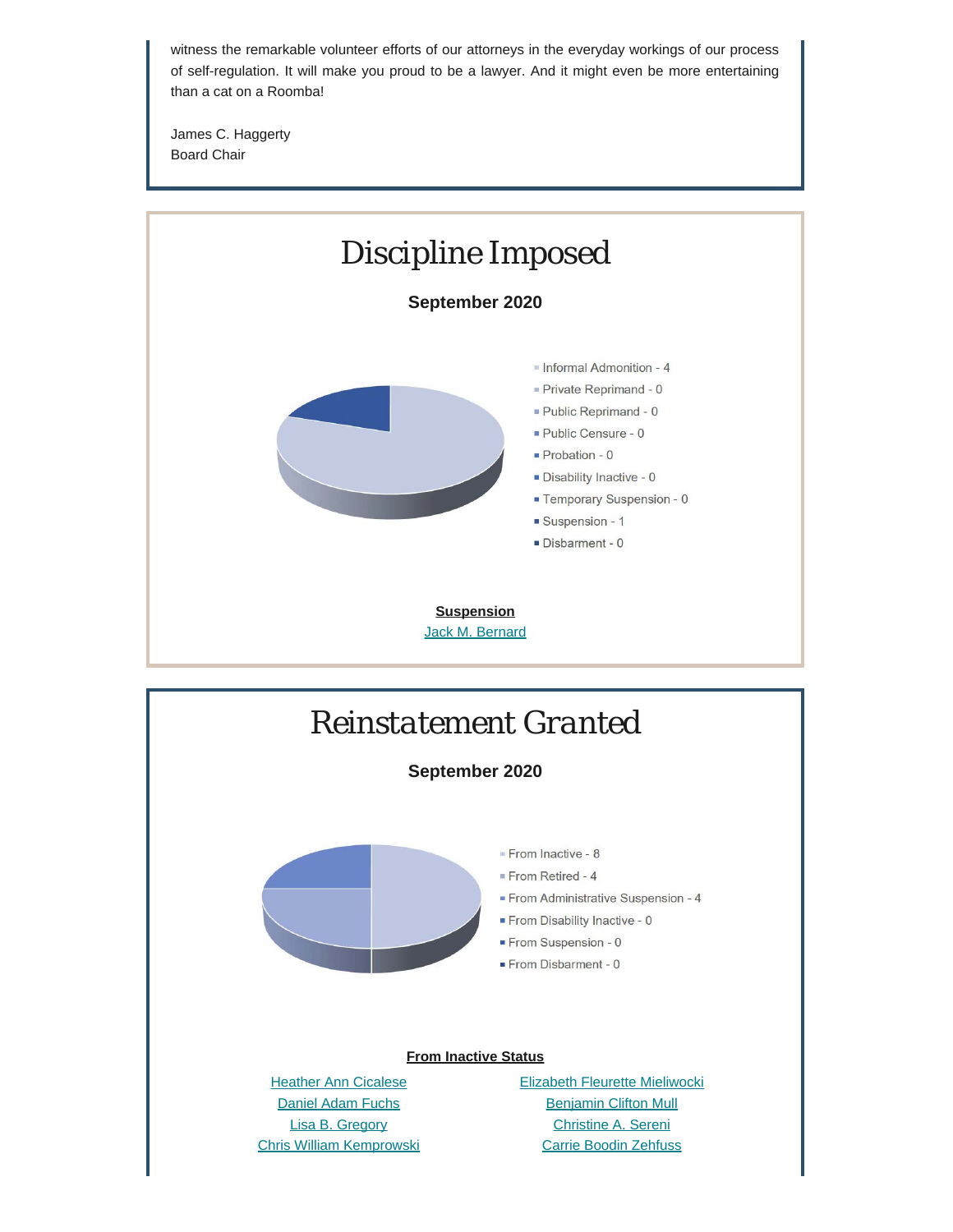**From Retired Status** [Nina L. Cohen](https://www.padisciplinaryboard.org/for-the-public/find-attorney/attorney-detail/47976) [Rita Marie Ewing](https://www.padisciplinaryboard.org/for-the-public/find-attorney/attorney-detail/68294) [A. Victoria Shilton](https://www.padisciplinaryboard.org/for-the-public/find-attorney/attorney-detail/69992) [Thomas George Welshko](https://www.padisciplinaryboard.org/for-the-public/find-attorney/attorney-detail/41693)

#### **From Administrative Suspension**

[Anita Jane Amato](https://www.padisciplinaryboard.org/for-the-public/find-attorney/attorney-detail/55620) [Rebecca Braglio](https://www.padisciplinaryboard.org/for-the-public/find-attorney/attorney-detail/84554) [Reiner R. Mauer](https://www.padisciplinaryboard.org/for-the-public/find-attorney/attorney-detail/67052) [Loren Evans Mulraine](https://www.padisciplinaryboard.org/for-the-public/find-attorney/attorney-detail/62562)

*Note: The above-listed reinstatements reflect only those granted by Supreme Court Order. An attorney listed above whose current license status does not reflect reinstatement has yet to submit the fees necessary to finalize reinstatement.*

# *Upcoming Public Proceedings*

We encourage you to observe our public disciplinary and reinstatement hearings, oral arguments, and public reprimands on the [Board's YouTube channel.](https://www.youtube.com/channel/UC7Rzfgcm91b2y3TRTXAViHw) View "Upcoming Public Proceedings" at the bottom of the Board's home page, [www.padisciplinaryboard.org.](https://www.padisciplinaryboard.org/)

October 27, 9:30am - Michael Eric Greenberg Disciplinary Hearing November 4, 9:30am - Edward Harrington Heyburn Disciplinary Hearing November 9, 9:30am - Andrew Wilson Barbin Disciplinary Hearing November 10, 9:30am - Andrew Wilson Barbin Disciplinary Hearing (continued) November 12, 9:30am - Brittany Marie Yurchyk Disciplinary Hearing November 17, 9:30am - Joseph Nicholas Sciulli Disciplinary Hearing November 20, 9:30am - Frederick Seth Lowenberg Disciplinary Hearing November 23, 9:30am - Stacy Parks Miller Reinstatement Hearing

## *Vacancies*

The Supreme Court of Pennsylvania is aided by select boards, committees, commissions, and councils consisting of more than 180 appointed volunteers - most, but not all, are lawyers and judges. The panels have a wide range of responsibilities and functions. Some make recommendations to the Court for amendments, revisions, or simplification of court procedural rules. Others regulate the practice of law, oversee continuing legal education for lawyers, and administer funds to assist individuals unable to pay for legal services. Still others advise on keeping the courts free of bias and discrimination and on long-range planning.

#### **There are currently vacancies on the following panels:**

- [Criminal Procedural Rules Committee](http://www.pacourts.us/courts/supreme-court/committees/rules-committees/criminal-procedural-rules-committee) There are **three** positions available. Applicants should be knowledgeable about the Pennsylvania Rules of Criminal Procedure and experienced in state criminal practice in Pennsylvania. One of these vacancies must be filled by a magisterial district judge who is also an attorney.
- **[Orphans' Court Procedural Rules Committee](http://www.pacourts.us/courts/supreme-court/committees/rules-committees/orphans-court-procedural-rules-committee) There is <b>one** position available. Applicants should be knowledgeable about the Pennsylvania Orphans' Court Rules and experienced in Orphans' Court practice in Pennsylvania.
- [Continuing Legal Education Board](https://www.pacle.org/) There is **one** position available. Applicants must be active members of the Pennsylvania Bar with their primary residency in Pennsylvania. In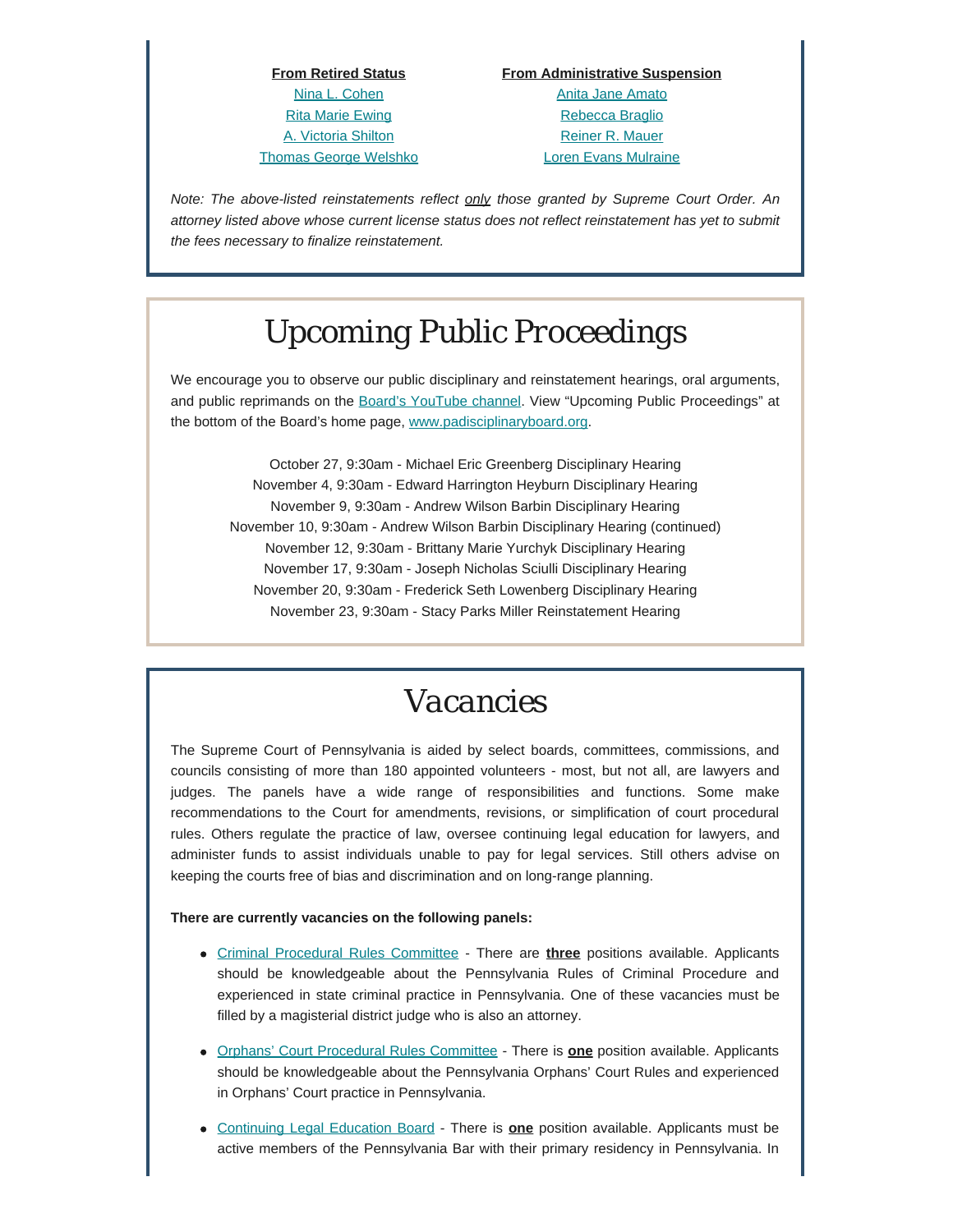addition, applicants should be knowledgeable about legal practice and procedures in Pennsylvania state or federal courts.

### **Application Instructions**

If you would like to be considered to serve on a board, committee, advisory group, or related independent entity, email the [application](http://www.pacourts.us/assets/files/setting-1943/file-58.pdf?cb=178bf0), cover letter, resume, and other pertinent information expressing your reasons of interest to [SCApplications@pacourts.us](mailto:SCApplications@pacourts.us). Click [here](http://www.pacourts.us/courts/supreme-court/committees/) for more application information.

### **Applications are due by October 31, 2020.**

## *CDC Corner*

#### **Joint Petitions for Discipline on Consent**

Faced with disciplinary charges, a respondent can consent to disbarment under Rule 215(a). Subsection (d) of that rule authorizes the Office of Disciplinary Counsel (ODC) and Respondents to agree upon some lesser sanction through a joint consent petition. Some observations on navigating the process follow.

The respondent and ODC may file a joint petition in support of discipline on consent at any stage of a disciplinary investigation or proceeding. The petition must include specific factual allegations, the rules violated and a specific joint recommendation for discipline. Pa. R.D.E. 215(d). Accompanying it must be an affidavit from the respondent which, among other things, "acknowledges that the material facts set forth in the Petition are true." *Id.* at 215(d)(3), (4). If the petition consents to a public censure or suspension, a three-member panel of the Disciplinary Board must approve, and then the Supreme Court reviews and enters an order either granting or denying the petition. *Id.* at 215(g). If the petition consents to a public reprimand, only the Board reviews the petition.

Consent discipline has several advantages: it abbreviates the proceedings, saves time and money, and may enable the respondent to start a suspension sooner and thereby advance the date to petition for reinstatement. It eliminates uncertainty, and, by demonstrating acceptance of responsibility, it may ameliorate the sanction.

A crucial difference between joint petitions on the one hand and most civil settlements or criminal plea agreements on the other: the Board and Court review the petitions carefully and occasionally reject them. This is not apparent to the public, because a denied petition does not become part of the public record. In fact, the proceedings resume "as if the Petition had not been filed and neither the Petition may be used against the attorney in any disciplinary proceeding or any other judicial proceeding." *Id.* at 215(h).

What can a respondent do to increase the likelihood that the petition is granted? Many rejections occur because the Court or Board indicates that it did not consider the discipline sufficient (while the orders are brief, they will cite other disciplinary cases in which more discipline was imposed). The Board and Court rightly consider it their duty to compare all cases, including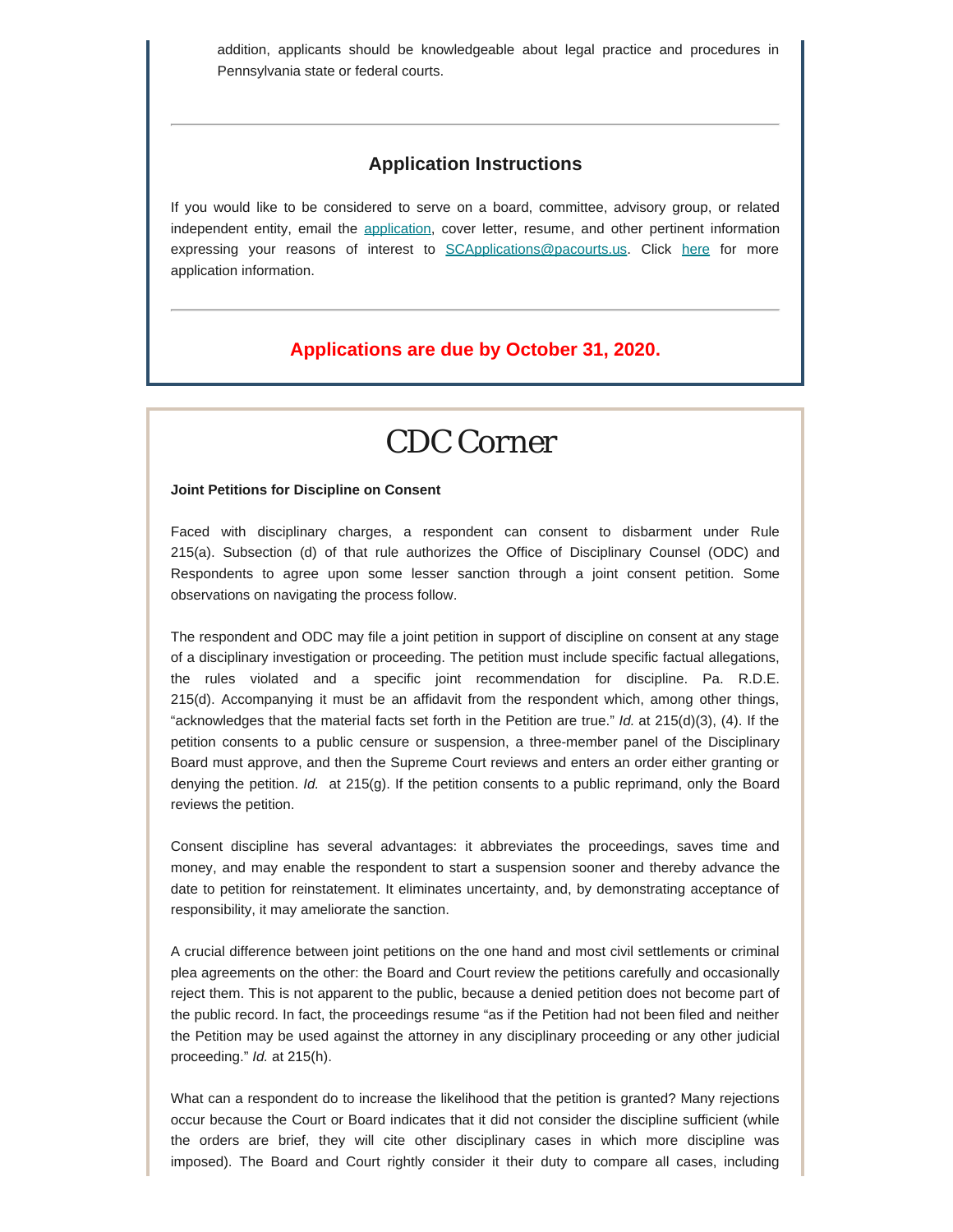consent petitions, to similar ones to ensure that discipline is reasonably uniform.

Respondents should seek to include in the joint petition a thorough statement of the mitigating facts which support the suggested discipline. Emphasize the respondent's acceptance of responsibility, thereby easing the burden on the disciplinary system. Note, if applicable, how foregoing a hearing saved the complainant expense, anxiety, and embarrassment. If *Braun* mitigation exists, share it with ODC and describe it in the Petition. Brevity matters, but offer good character evidence. Finally, survey the decisions (all public discipline is searchable on [www.padisciplinaryboard.org\)](http://www.padisciplinaryboard.org/) and describe in the Petition which decisions support the suggested sanction and distinguish those seemingly similar ones that resulted in harsher discipline.

Thomas J. Farrell Chief Disciplinary Counsel

# *Articles of Interest*

#### **Contemplating Retirement?**

The end of 2020 is (thankfully) approaching! Retirement tends to be a common end-of-year event. So, if you are considering ending your practice of law in Pennsylvania, what should you do about your license? **Do NOT do nothing.** Your retirement from the practice of law only affects your license status if you effect a change. If you simply choose to not complete your annual registration or your CLE requirement, you will receive penalties and ultimately be administratively suspended. Alternatively, choose to pursue one of the following options:

- **Continue maintaining active status.** If you would like to keep your ability to practice open, continue to maintain active status by completing all requirements of an actively licensed attorney (annual registration, CLE, etc.).
- **Assume inactive status.** While inactive status still requires annual registration, assuming such status automatically defers your CLE requirement. If you are unsure of your need to practice law in the future, consider maintaining inactive status. Please see the [Reinstatement](https://www.padisciplinaryboard.org/for-attorneys/reinstatement) page for information about reinstatement from inactive status.
- **Assume retired status.** If you believe that your need to practice law in Pennsylvania has concluded, assuming retired status will end your annual requirements (annual registration, CLE, etc.). Please see the [Reinstatement](https://www.padisciplinaryboard.org/for-attorneys/reinstatement) page for information about reinstatement from retired status.
- **Assume emeritus status.** After assuming retired status, an attorney may request to assume emeritus status. Emeritus status allows a retired attorney to provide pro bono services to eligible Legal Aid Organizations. For more information, please see the [FAQs](https://www.padisciplinaryboard.org/for-attorneys/resources/#Emeritus) regarding emeritus status.

Visit the [Disciplinary Board's Forms](https://www.padisciplinaryboard.org/for-attorneys/forms) page to find appropriate forms to request for the above status changes. A status change to inactive or retired status may also be made when completing your annual registration.

**Supreme Court Amends Case Records Public Access Policy**

On September 15, 2020, the Supreme Court of Pennsylvania published an [Order](http://www.pacodeandbulletin.gov/Display/pabull?file=/secure/pabulletin/data/vol50/50-39/1301.html) amending the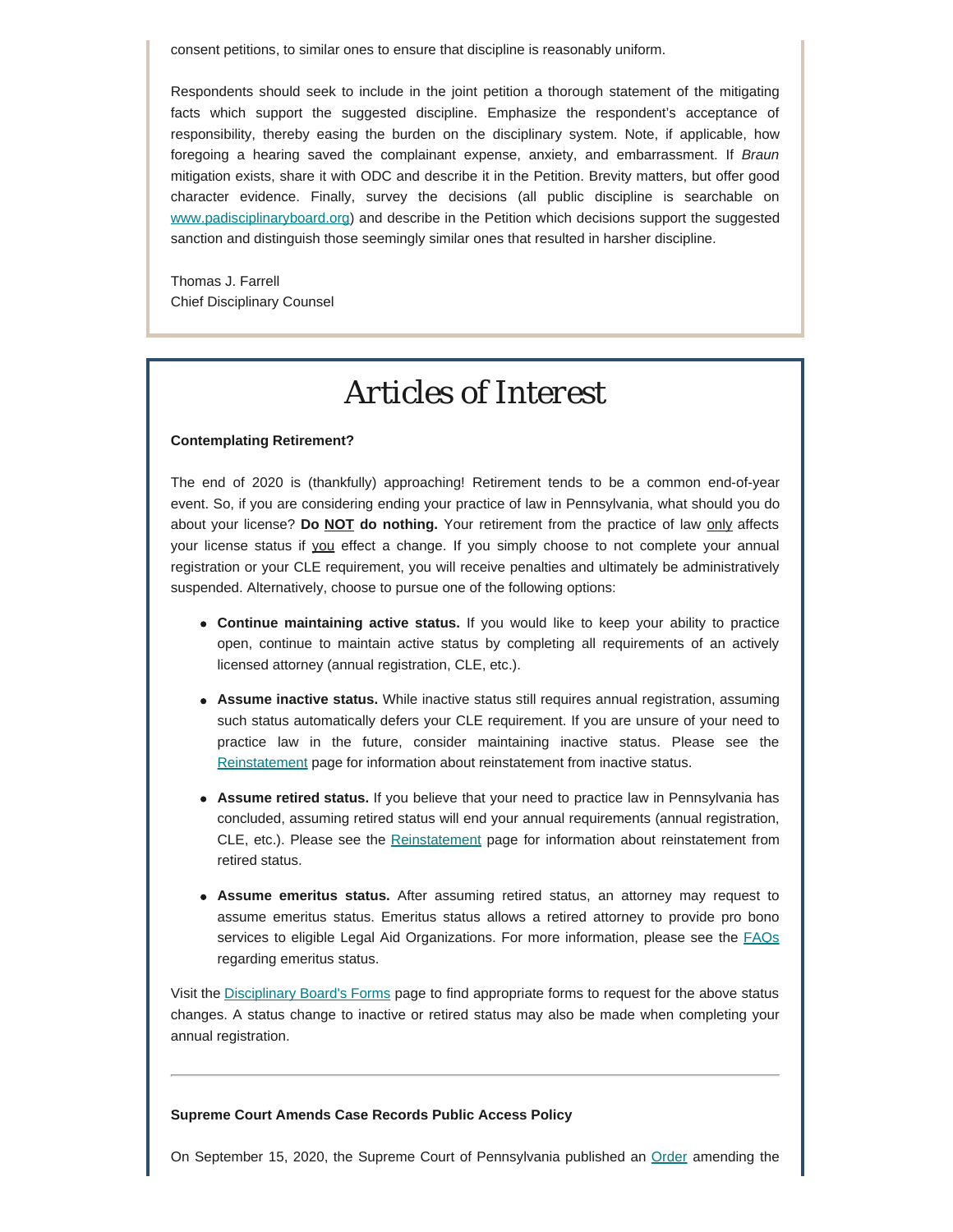Case Records Public Access Policy of the Unified Judicial System. A few changes should be of general interest to the Pennsylvania legal community.

An amendment to Section 7.0(D) on confidential information provides that the certification of compliance with the confidentiality policy may be inserted into a document filed, rather than as a separate certification form.

The commentary to Section 7.0 reminds the bar that "Rules 1.1 and 1.6 of the Rules of Professional Conduct require familiarity and compliance with this policy."

The commentary further notes that for documents e-filed through PACFile, available in the appellate courts and some common pleas courts, the filer can certify compliance by checking a box. The AOPC included the certification in the Confidential Information Form and also created a sample stand-alone certification form that parties and attorneys may use or simply incorporate the language into their filed documents.

The Order includes an Explanatory Report that describes the amendments and their purpose.

#### **AOPC Warns of Phone Scam**

The Administrative Office of the Pennsylvania Courts (AOPC) has issued a [warning about a](http://www.pacourts.us/news-and-statistics/news?Article=1038) [telephone scam targeting Pennsylvanians.](http://www.pacourts.us/news-and-statistics/news?Article=1038) The scam involves calls that "spoof" or mimic the AOPC's telephone number. These are family imposter calls, in which the caller claims to be a relative who needs funds for bail, fines and other court expenses.

The AOPC stresses that it will never place calls or solicit payment by credit card, gift card, or any other means of electronic funds transfer for any reason. It recommends that anyone receiving such calls should not provide any personal financial information, but should hang up and contact state and/or local police as well as the Pennsylvania Office of Attorney General, Bureau of Consumer Protection at (800) 441-2555 or [scams@attorneygeneral.gov](mailto:scams@attorneygeneral.gov).

#### **Professor Offers Four Lessons from the Pandemic**

Heidi K. Brown is an associate professor of law and director of legal writing at Brooklyn Law School, and the author of two books on introverted lawyers and the role of fear in legal practice. She argues in an [article in the ABA Journal](https://www.abajournal.com/magazine/article/four-lessons-we-can-learn-as-a-profession-from-the-pandemic) that the legal profession can learn four important lessons from the COVID experience.

**1. Our definition of talent needs to expand.** Brown notes that the mass transformation to distance and work-at-home strategies has revealed that different individuals flourish in traditional and nontraditional working environments. A profession that traditionally looks for academic excellence and outgoing personalities needs to recognize those with alternative skills, such as the ability to work productively in changing environments and to adapt and be creative in nontraditional situations.

**2. Our communication skills are overdue for an upgrade.** Brown points out that the virtual environment has changed how many people interact in that environment. In live settings the virtues of quick thinking and aggressive, interrupting styles are often successful. But in virtual settings, the need to defer to others and speak in sequence has brought out the voices of less assertive people. She cites the example of Justice Clarence Thomas, who has in the past been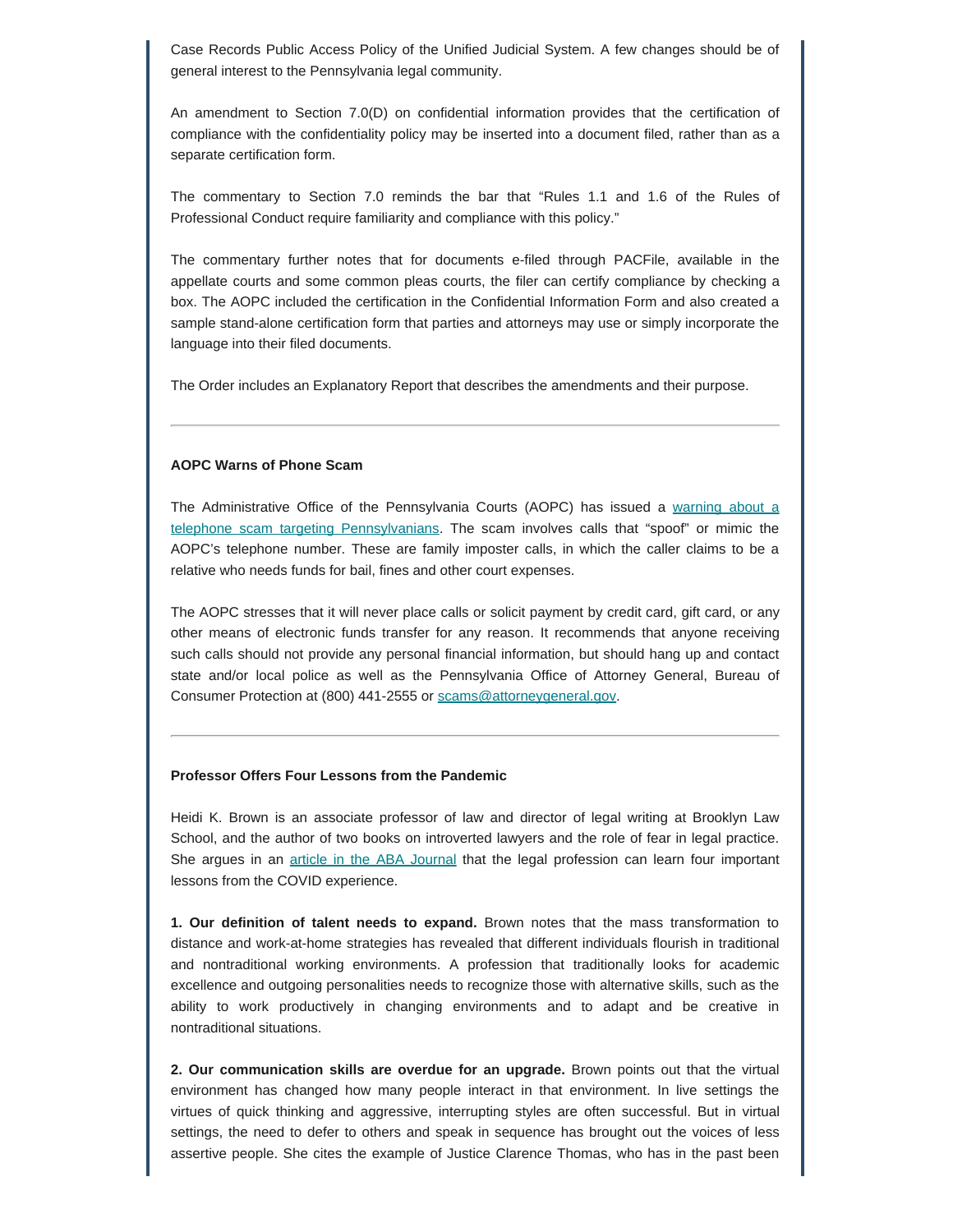reticent in boisterous Supreme Court arguments, but has spoken out more frequently in virtual arguments. Thomas has explained that his introversion and unwillingness to interrupt plays a part in his aversion to oral argument, and Brown speculates that the more ordered virtual setting has enabled him to speak more freely.

**3. To amplify unheard voices, we must change how we engage.** Citing the observation of many educators that formerly quiet students seem more engaged in virtual teaching, where tools such as chat and electronic hand-raising make their contributions more visible, Brown argues that a broader range of techniques for interaction will enable more voices who have been silent under traditional approaches.

**4. Serious well-being initiatives are as essential as oxygen.** Brown observes that the pattern of sheltering at home, striving to be productive and keep businesses going has led many employees and colleagues to deal with trauma, fear, anxiety, loss, pain, depression and grief. While applauding the efforts the profession has made in recent years to confront these issues of well-being, she argues that the changed circumstances create an even stronger need for employers and institutions to attend to and address issues of employee well-being.

#### **Disbarred Lawyer Convicted Though Twin Brother Confessed to Crime**

A disbarred former lawyer in Florida has been [found guilty of creating a counterfeit court order,](https://www.heraldtribune.com/story/news/crime/2020/09/23/disbarred-englewood-attorney-convicted-of-forgery-charges-after-his-twin-claims-guilt/3496134001/) although his twin brother testified that he created the document in question.

Former attorney Christopher Brady represented his brother Matthew Brady in a custody action. In December 2018, Christopher and Matthew appeared at the home of the mother of Matthew Brady's child with what appeared to be an "Order of Default and Writ of Habeus *[sic]* Corpus" requiring the mother to surrender custody to Matthew. In the order, the judge's title was misspelled "Honerable." It was dated on a Saturday, when the Clerk's office does not file orders. Court records did not show any such order being issued. An individual who answered the door recognized the Bradys and refused to comply with the order, upon which they left. Christopher Brady was suspended on an unrelated matter two weeks later and subsequently disbarred. $1$ 

<span id="page-6-0"></span>At Christopher Brady's trial, Matthew Brady appeared as a witness and testified under oath that he created the fictitious document. The jury evidently did not believe him, and convicted Christopher of forgery.

#### **Bulldog Tenacity: Jack Daniels Takes "Bad Spaniels" Dog Chew Case to Supreme Court**

<span id="page-6-1"></span>We understand that holders of trademarks need to be vigilant about protecting them,<sup>[2](#page-7-1)</sup> lest they lose their trademark coverage to "common use." But Jack Daniel's, one of the most famous names in whiskey, may have bitten off more than it could chew in its trademark infringement action against VIP Products, the manufacturers of a [bottle-shaped dog chew toy called "Bad](https://www.thedrinksbusiness.com/2020/09/jack-daniels-takes-dog-toy-to-court-over-trademark-infringement/) [Spaniels.](https://www.thedrinksbusiness.com/2020/09/jack-daniels-takes-dog-toy-to-court-over-trademark-infringement/)"

The toy at issue, which mimics Jack Daniel's black-and-white label and famed "The Old No. 7" (with a scatologic renumbering), is not the only beverage parody VIP markets in its Silly Squeaker series. The company also offers Smella Arpaw (Stella Artois), Heinie Sniff'n (Heineken), Blameson Triple Steak (Jameson), Killer Bite (Miller Lite), Barkparty (Bacardi), Hairball (Aperol), Chewy Breederer (Louis Roederer) and Doggie Walker (Johnnie Walker).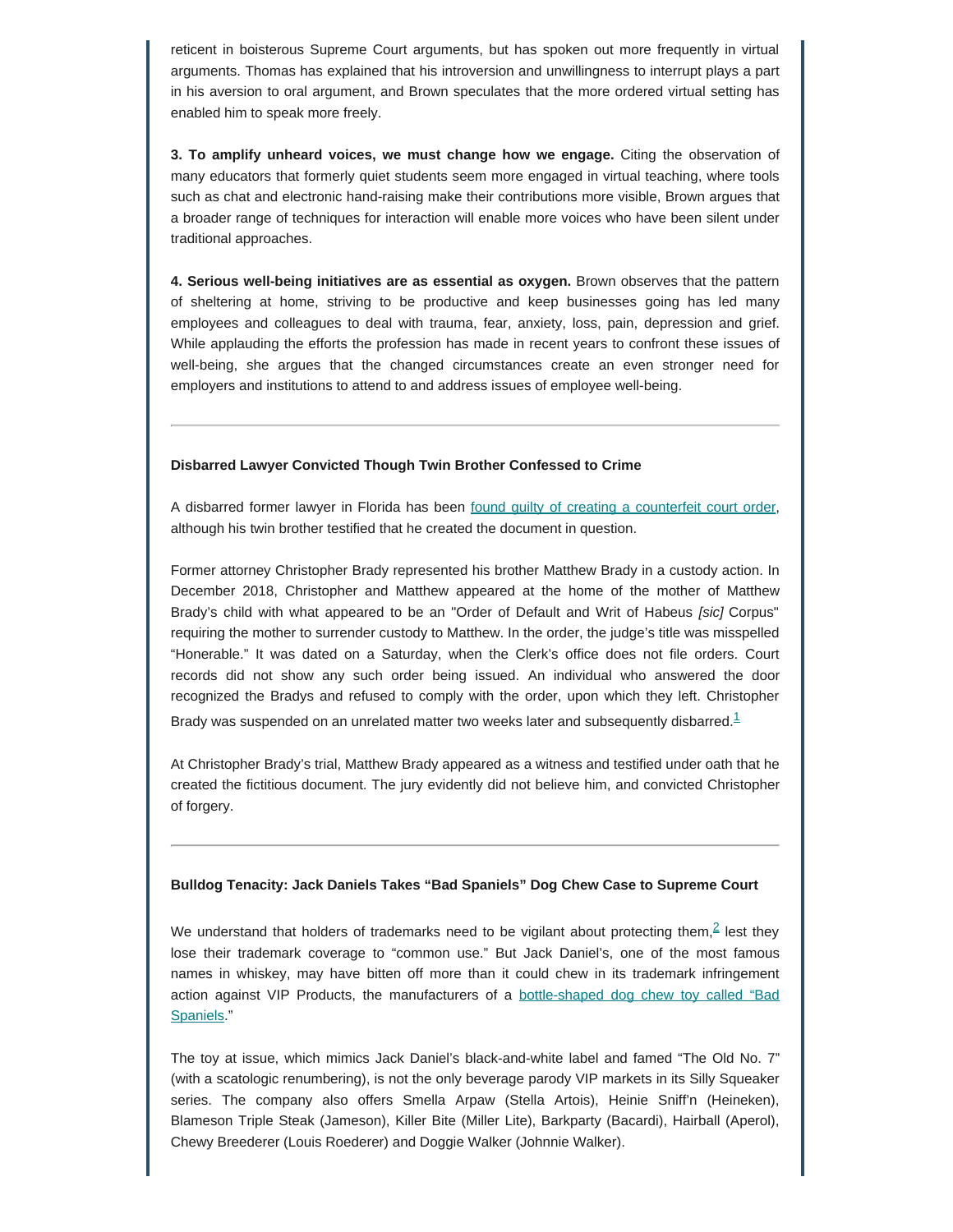After a cease and desist warning, VIP sued for declaratory judgment, and Jack Daniel's won at the district court level. But [the Court of Appeals reversed](https://law.justia.com/cases/federal/appellate-courts/ca9/18-16012/18-16012-2020-03-31.html), finding that VIP's use of familiar brand names was parody protected by the First Amendment. The Court of Appeals applied the *Rogers* test, which requires that the party alleging infringement must show the use is "not artistically relevant to the underlying work" or "explicitly misleads consumers as to the source or content of the work. $\frac{n3}{2}$  $\frac{n3}{2}$  $\frac{n3}{2}$ 

<span id="page-7-4"></span>Jack Daniels has filed a [petition for writ of certiorari](https://www.techdirt.com/articles/20200923/08465345365/woof-jack-daniels-takes-fight-over-doggy-chew-toy-to-supreme-court.shtml) to the United States Supreme Court. Apparently, like some dogs we know, they just won't let go.

#### **Oh, Say, Can You Sue?**

<span id="page-7-5"></span>Finally, there is this [list of really weird lawsuits](https://www.usatoday.com/story/money/2020/02/03/25-really-weird-lawsuits-you-wouldnt-believe-were-ever-filed/41083385/) people have brought. Our favorite is the one where the mayor of Batman, Turkey, threatened to sue  $\ldots$  well, read the list.  $4$ 

<span id="page-7-0"></span> $1$  His [disbarment story](https://www.abajournal.com/news/article/lawyer-is-disbarred-after-breaking-into-his-former-law-firm-he-blamed-a-punctuation-problem) is interesting as well. A video allegedly showed Brady and his brother backing a truck up to his former law firm from which he had been fired, tying a rope to the front door, using the truck to rip the door open, and removing a safe and the computer server. Brady also held himself out as the owner of the law firm soon after his firing by creating a new firm of the same name registered as a professional association under "P.A." instead of "PA."

<span id="page-7-1"></span> $2$  Some of these efforts are [very creative](https://www.youtube.com/watch?v=rRi8LptvFZY).

<span id="page-7-2"></span>[3](#page-7-4) The Rogers of the *Rogers* test is none other than Ginger Rogers, who sued to prevent the use of her name in the film *Ginger and Fred,* which was directed by Federico Fellini and depicted a pair of fictional Astaire and Rogers imitators. *[Rogers v. Grimaldi](https://law.justia.com/cases/federal/appellate-courts/F2/875/994/179970/)*[, 875 F.2d 994 \(2d Cir. 1989\)](https://law.justia.com/cases/federal/appellate-courts/F2/875/994/179970/).

<span id="page-7-3"></span> $4$  Though we also identify with the Dutch gentleman who sued to change his age. That reminds us of the person who opined that she was not going to count 2020 in her age, because she didn't use it.

# *Attorney Well-Being*

#### **Covid-19 and Lawyer Well-Being: A Lawyer's Guide to Coping with Anxiety and Stress During These Uncertain Times**

Earlier this year, Laurie J. Besden, Esq., Executive Director of [Lawyers Concerned for Lawyers of](https://www.lclpa.org/) [Pennsylvania](https://www.lclpa.org/), led an interactive virtual conversation during a [Pennsylvania Bar Association](https://www.pabar.org/site/) event. In uncertain times, anxiety, stress, fear, and negative thoughts can easily take control. Topics discussed during the event included: the early warning signs of anxiety, stress, and depression due to COVID-19, and ways to reduce or alleviate these conditions; fear associated with the uncertainty surrounding the future of the legal industry; and dilemmas created by the coronavirus crisis, including remote supervision of attorneys and staff, record and timekeeping, data security and confidentiality in the remote office setting. Statistics, strategies, and resources are provided in the [presentation information](https://www.lclpa.org/wp-content/uploads/2020/04/Coronavirus-and-Lawyer-Wellbeing-1.pdf).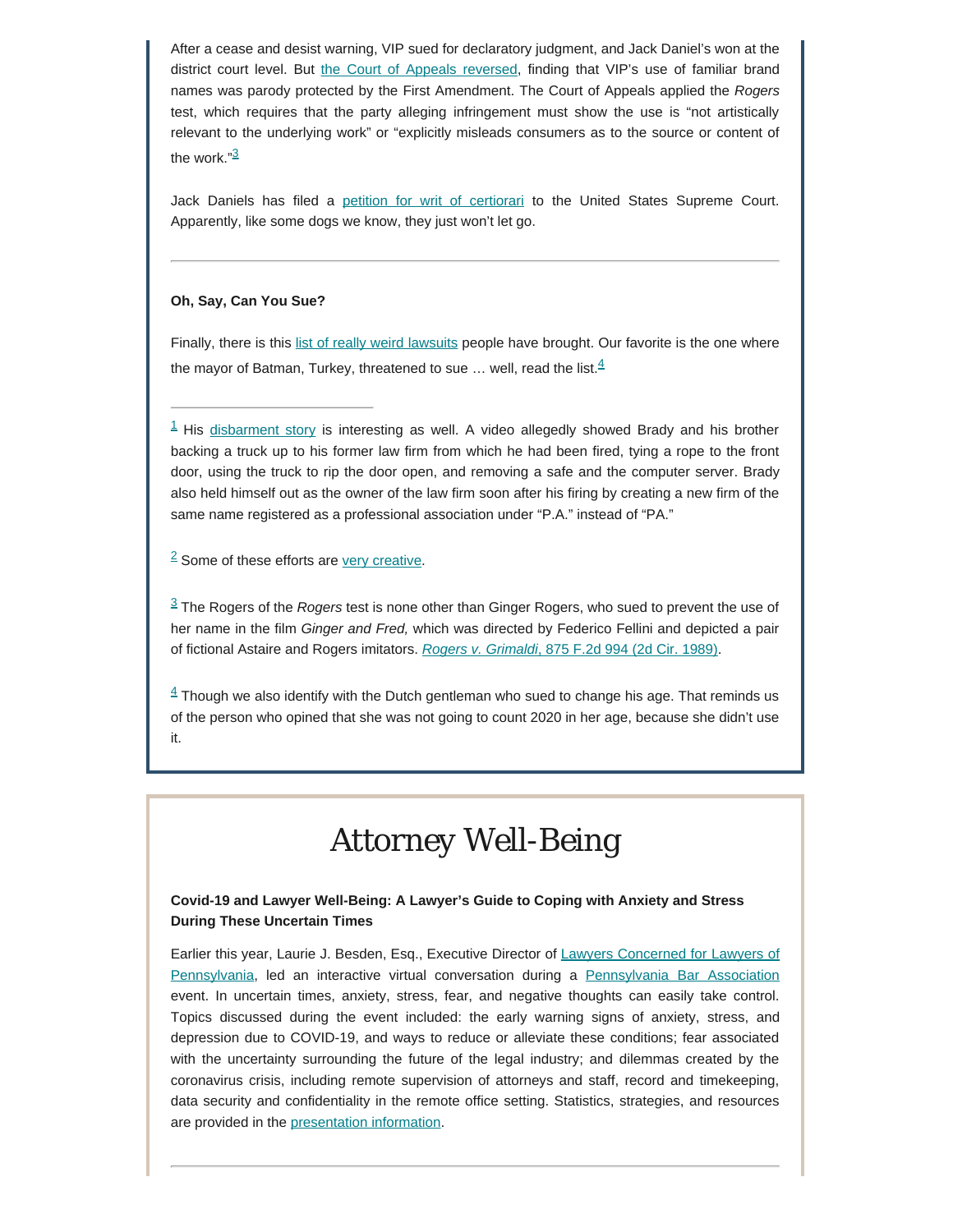

[Lawyers Concerned for Lawyers](https://www.lclpa.org/) (LCL) is a confidential and safe resource for Pennsylvania attorneys and their family members who may be struggling with their mental health or substance use. An astounding one in three legal professionals will face these issues at some point in their career. Over the past 32 years, LCL has confidentially assisted and supported thousands of individuals who have faced a myriad of challenges (including grief, stress, anxiety, depression, eating disorders, gambling problems, problematic alcohol or prescription drug use, etc.), helping them navigate through dark and difficult times. Members of our profession are dying because they are afraid or unable to ask for help. If you or someone you know is struggling, please call us. You may save a life. There is help and there is hope.

LCL publishes a useful 63-page [guide](https://www.lclpa.org/wp-content/uploads/2020/09/COVID-19-Resources-UPDATE-LCL-PA-September-15-2020-for-gen.-distr..pdf) to resources for lawyers and law firms in the time of COVID. Its most recently updated version includes links to:

- Tips for cost-effective and efficient law firm marketing during COVID;
- Principles for workplace suicide prevention
- Red flags for spotting addiction

### [Resources for the Legal Profession During COVID-19](https://www.lclpa.org/wp-content/uploads/2020/09/COVID-19-Resources-UPDATE-LCL-PA-September-15-2020-for-gen.-distr..pdf)

### **Confidential 24/7 Helpline: 1-888-999-1941**

Lawyers-only support meetings Peer and staff support & resource coordination LCL resources are free, voluntary, & confidential Free CLE, resources, and information at [www.lclpa.org](https://www.lclpa.org/) Assessment by a healthcare professional to determine a customized treatment plan, if indicated